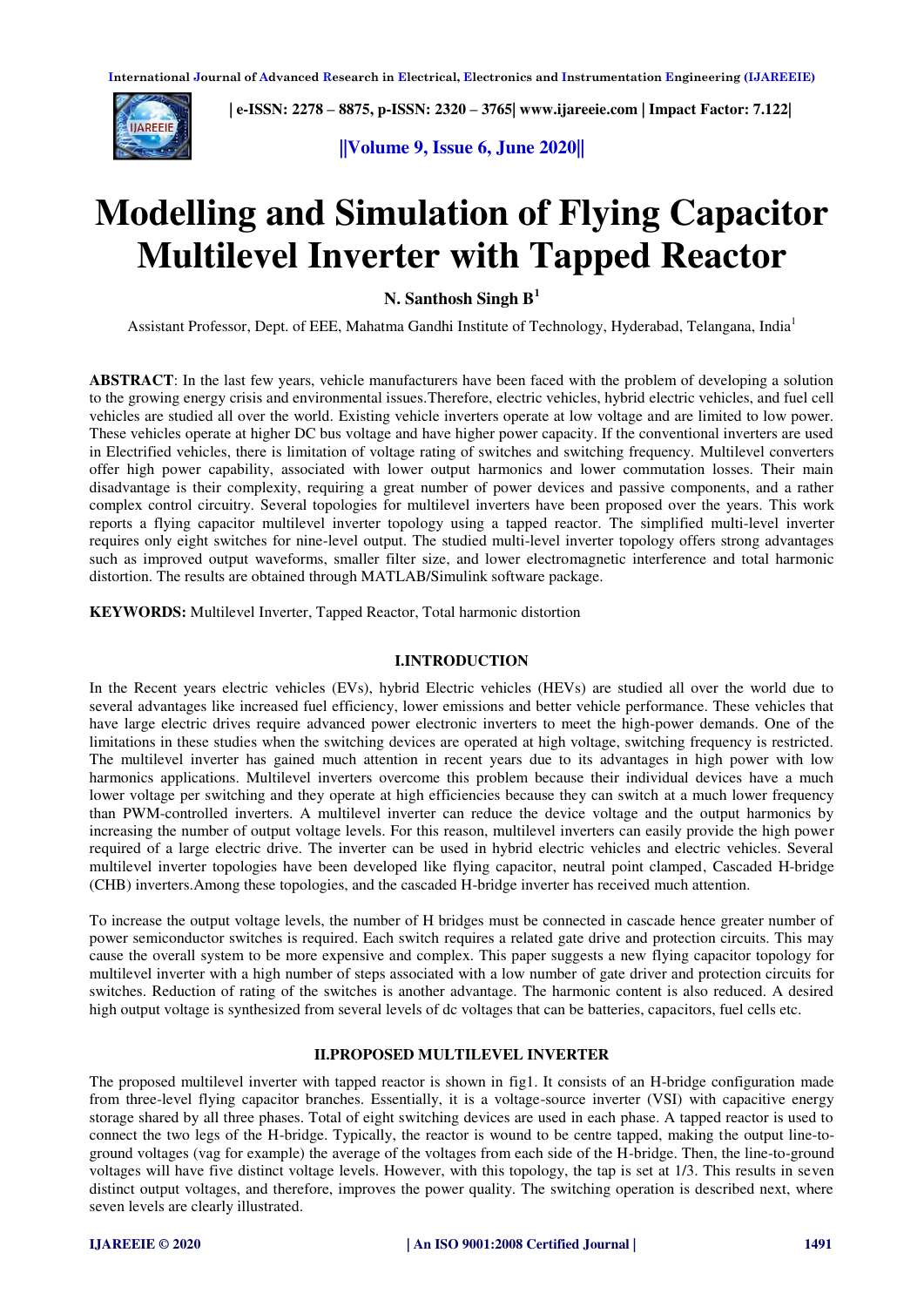**| e-ISSN: 2278 – 8875, p-ISSN: 2320 – 3765| [www.ijareeie.com](http://www.ijareeie.com/) | Impact Factor: 7.122|** 



**||Volume 9, Issue 6, June 2020||** 



Fig. 1 Flying Capacitor Multilevel inverter with Tapped Reactor

## **III.TAPPED REACTOR MODEL**

Unlike the centre-tapped inter phase reactor, the reactor in the proposed topology has a tap terminal at its one-third position, as shown in fig2. For the convenience of analysis, the reactor can be divided into two parts. In fig 2. part one, denoted as  $L1$ , consists of the portion from terminal x1 to the tap and has a number of turns  $N1 = N$ ; part two, denoted as *L*2 consists of the portion from the tap to terminal  $x^2$  and has a number of turns  $N2 = 2N$ . Terminals  $x^1$  and  $x^2$  are defined as the input terminals while the tap terminal is defined as the output terminal  $x$ . To derive the relationship between the input voltages and the output voltage, an ideal model of the tapped reactor is considered first in which there are no losses and no leakage flux. The following assumptions are made.

1) The core of the reactor is highly permeable such that it requires small magneto motive force to set up the flux.

- 2) The core does not exhibit any eddy current or hysteresis loss.
- 3) All the flux is confined in the core, so there is no leakage.

4) The resistance of the reactor is negligible.

Suppose that voltages *vx*1 and *vx*2, with respect to a common ground, are applied to the input terminals *x*1 and *x*2, respectively. For this ideal model, it is straightforward to determine the voltage between the output terminal *x* and terminal *x*2

$$
v_{xx2} = \left(\frac{N_2}{N_1 + N_2}\right) (v_{x1} - v_{x2}) = \frac{2}{3} (v_{x1} - v_{x2}).
$$

The voltage at the output terminal with respect to the common ground is therefore

$$
v_{xg} = v_{xx2} + v_{x2} = \frac{2}{3}v_{x1} + \frac{1}{3}v_{x2}.
$$
  
\n
$$
x_1 \circ
$$
  
\n
$$
L_1 \quad \begin{cases}\n+ \\
v_{xx1} \\
- \\
\hline\n&\n\end{cases}
$$
  
\n
$$
v_{x12}
$$
  
\n
$$
L_2 \quad \begin{cases}\n- \\
v_{xx2} \\
\hline\n\end{cases}
$$
  
\n
$$
L_3 \quad \begin{cases}\n- \\
v_{xx2} \\
\hline\n\end{cases}
$$

Fig. 2 Tapped Reactor Model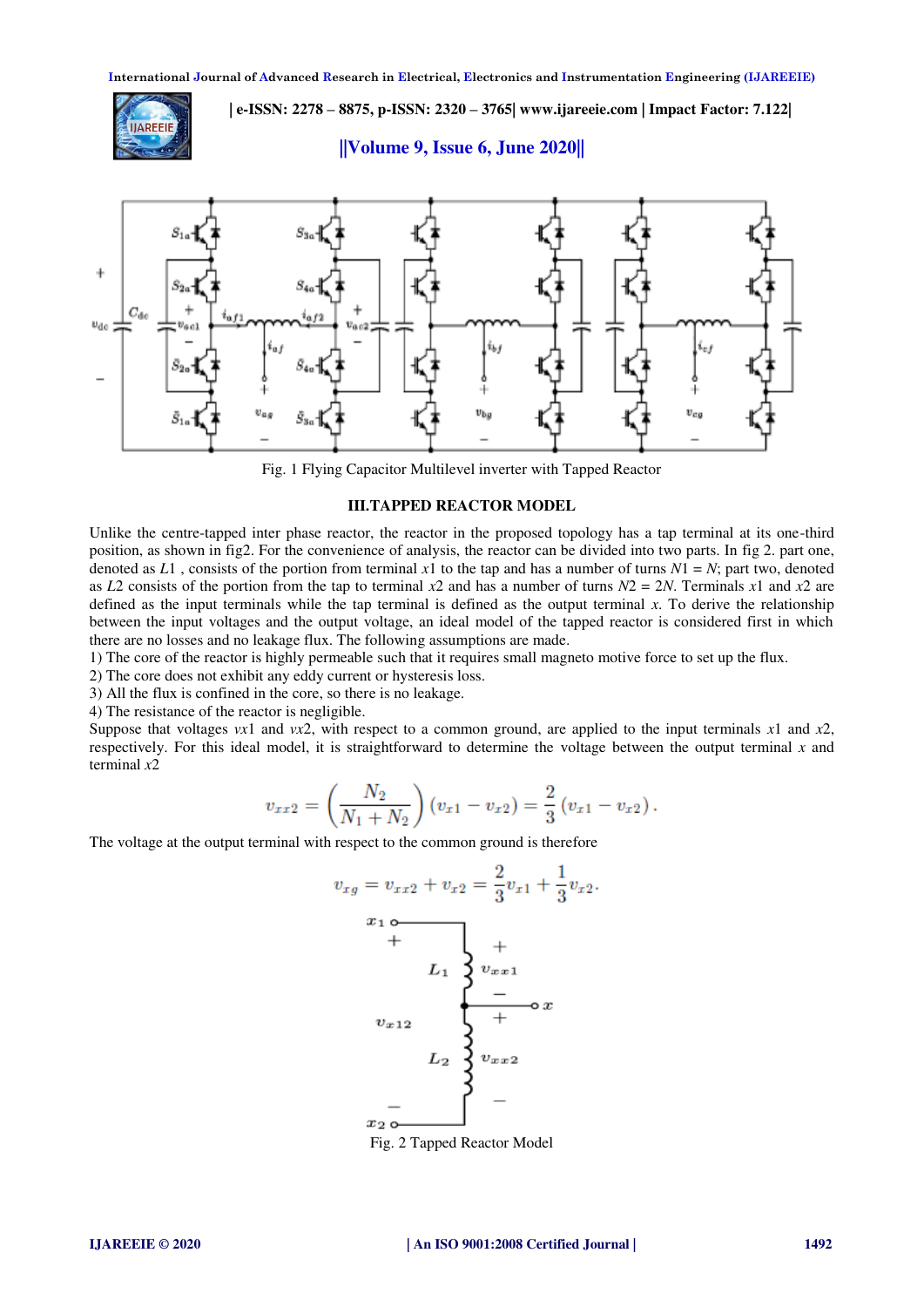

 **| e-ISSN: 2278 – 8875, p-ISSN: 2320 – 3765| [www.ijareeie.com](http://www.ijareeie.com/) | Impact Factor: 7.122|** 

# **||Volume 9, Issue 6, June 2020||**

### **IV.VOLTAGE LEVELS DETERMINATION**

In the general analysis presented earlier, *x* represents a phase, and the phase may be *a*, *b*, or *c*. Each leg of the H-bridge has a voltage-clamping capacitor, and the voltages at the two input terminals of the reactor can be 0, *v*dc*/*2, or *v*dc, where *v*dc is the nominal voltage of the capacitor *C*dc, as shown in fig3. For each phase, there are nine different switching states, corresponding to nine terminal voltage combinations. These combinations can produce a line-toground voltage at the output terminal that has seven distinct voltage levels. For phase *a*, these states are detailed intable 1, *Sa* is the switching state that is defined as being 0 for the lowest possible line-to-ground voltage



Fig. 3 Operation of one leg in phase 'a'

Table. 1 Seven level output

| Vx1   | Vx2      | Vxg      |
|-------|----------|----------|
| 0     | $\theta$ | $\Omega$ |
| 0     | Vdc/2    | Vdc/6    |
| Vdc/2 | 0        | Vdc/3    |
| Vdc/2 | Vdc/2    | Vdc/2    |
| Vdc/2 | Vdc      | 2Vdc/3   |
| Vdc   | Vdc/2    | 5Vdc/6   |
| Vdc   | Vdc      | Vdc      |

#### **V. NEW PROPOSAL**

Unlike the centre-tapped interphase reactor, the reactor in the proposed topology has a tap terminal at its K position, as shown in fig 2. For the convenience of analysis, the reactor can be divided into two parts. In fig 2, part one, denoted as *L*1, consists of the portion from terminal *x*1 to the tap and has a number of turns  $N1 = N$ ; part two, denoted as *L*2, consists of the portion from the tap to terminal  $x^2$  and has a number of turns  $N^2 = KN$ . Terminals  $x^1$  and  $x^2$  are defined as the input terminals while the tap terminal is defined as the output terminal *x*. The voltage at the output terminal with respect to the common ground is

$$
Vxg=KVx1+(1-K)Vx2
$$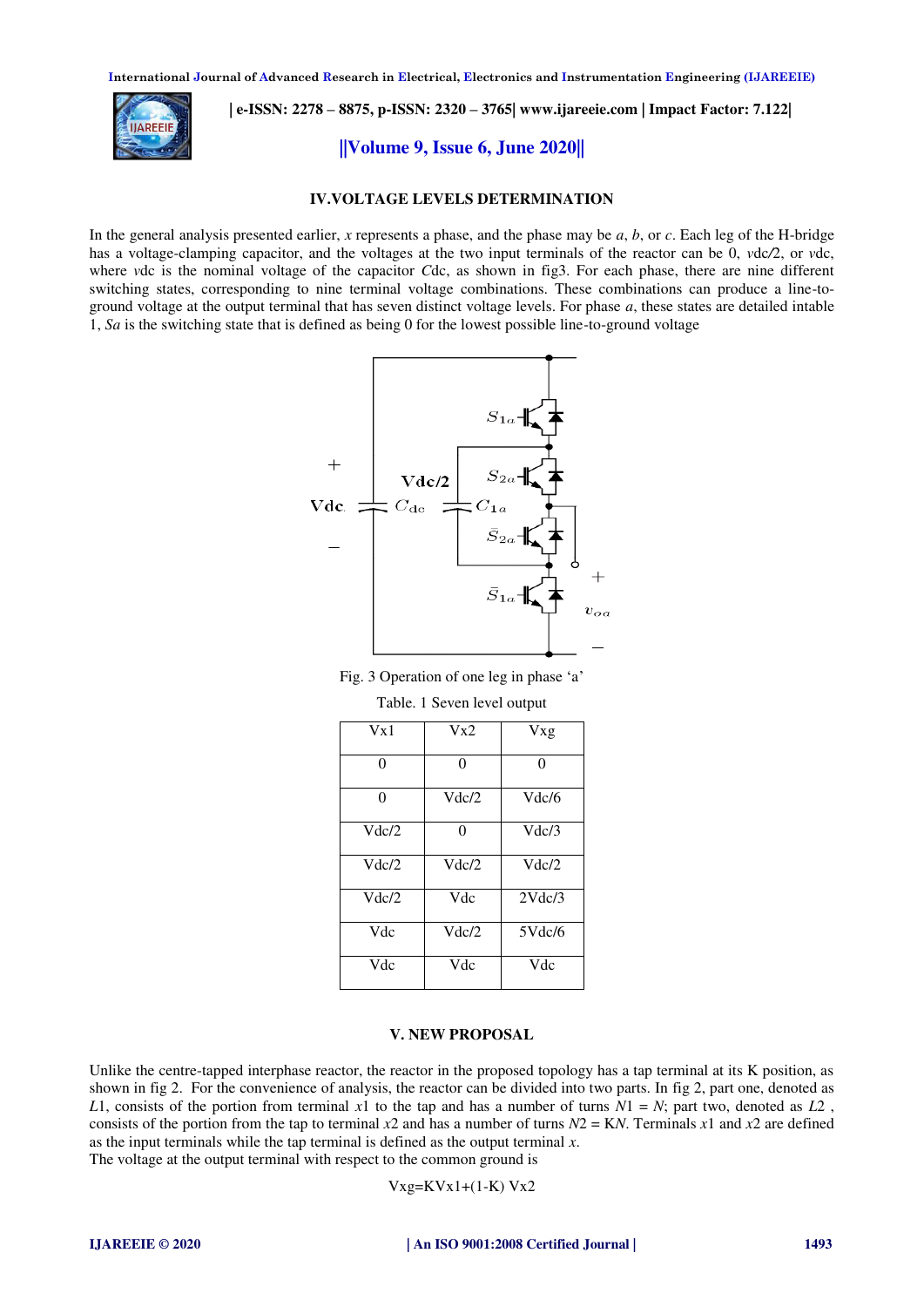

 **| e-ISSN: 2278 – 8875, p-ISSN: 2320 – 3765| [www.ijareeie.com](http://www.ijareeie.com/) | Impact Factor: 7.122|** 

# **||Volume 9, Issue 6, June 2020||**

Where K is tapping position of Inductor. For K=1/4, Vxg= 1/4Vx1+3/4Vx2 The switching sequence and output voltage levels are shown in Table 2.

| Vx1      | Vx2      | Vxg    |
|----------|----------|--------|
| $\Omega$ | $\theta$ | 0      |
| $\Omega$ | Vdc/2    | Vdc/8  |
| Vdc      | 0        | 2Vdc/8 |
| Vdc/2    | $\theta$ | 3Vdc/8 |
| Vdc/2    | Vdc/2    | 4Vdc/8 |
| Vdc/2    | Vdc      | 5Vdc/8 |
| Vdc      | $\theta$ | 6Vdc/8 |
| Vdc      | Vdc/2    | 7Vdc/8 |
| Vdc      | Vdc      | Vdc    |

# **Table 2 Nine level output**

By connecting these two voltages with tapped inductor we can get more voltage levels in the output here we are getting 9 levels.

## **VI.SIMULATION RESULTS**



Fig 4 The Matlab/Simulink model of three phase seven level inverter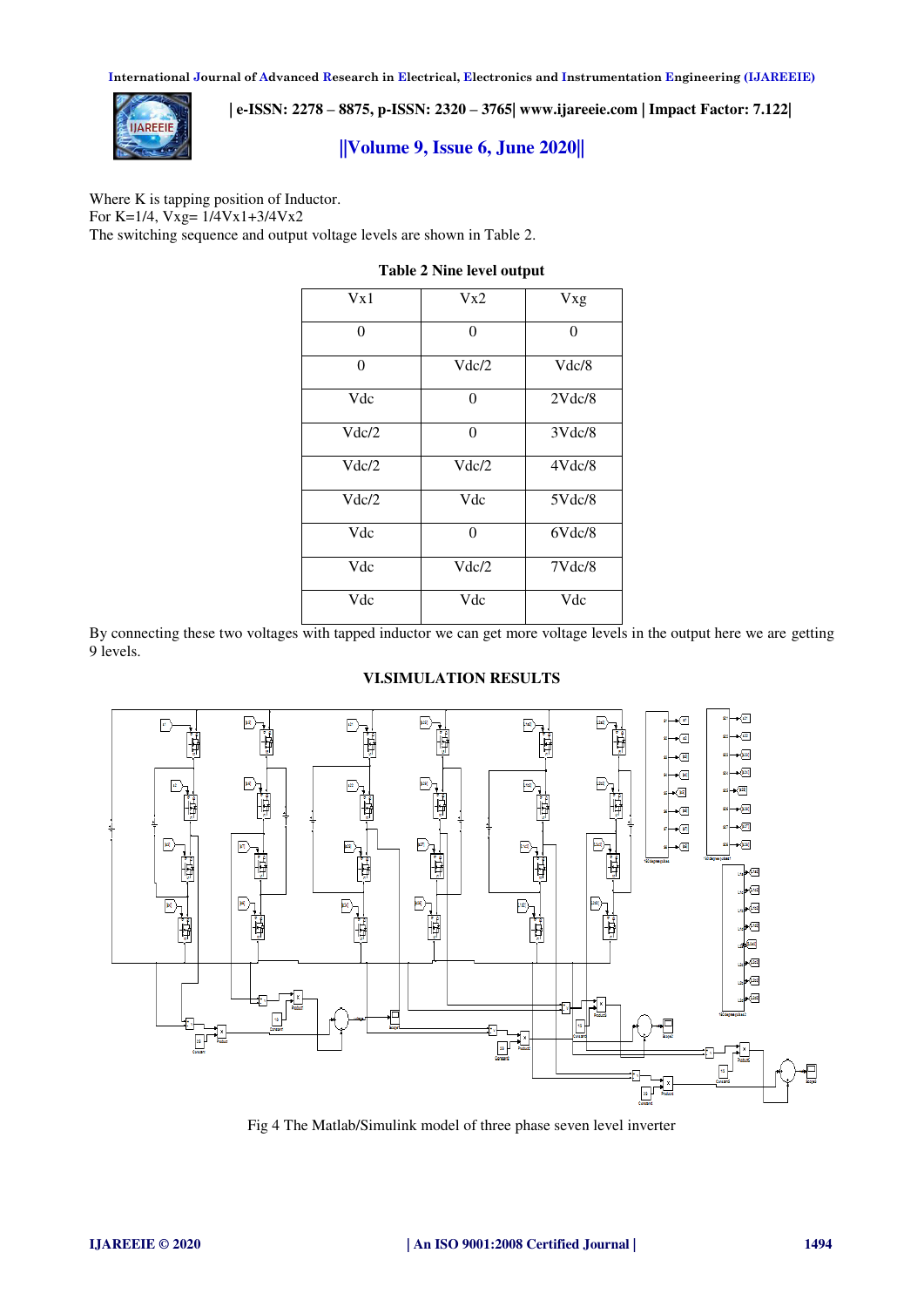**IIAREEIE** 

 **| e-ISSN: 2278 – 8875, p-ISSN: 2320 – 3765| [www.ijareeie.com](http://www.ijareeie.com/) | Impact Factor: 7.122|** 

**||Volume 9, Issue 6, June 2020||** 





# **VII.CONCLUSION**

Fig. 5 shows the three phase seven level output waveform. Here each voltage step is Vdc/6. So, the dv/dt rating is reduced by six times compared to conventional two-level inverter. Here total harmonic distortion is 16.77%.Fig. 6 shows the three phase nine level output waveform. Here each voltage step is Vdc/8. So, the dv/dt rating is reduced by eight times compared to conventional two-level inverter. Here total harmonic distortion is 14.82%. Finally, a new configuration of flying capacitor multilevel inverter with tapped reactor has been proposed. The proposed topology needs a smaller number of switching devices with minimum standing voltage. THD is also reduced. The simulation results are shown which are accorded with the theoretical results. The proposed inverter is used in high power applications like EV and HEV drives.